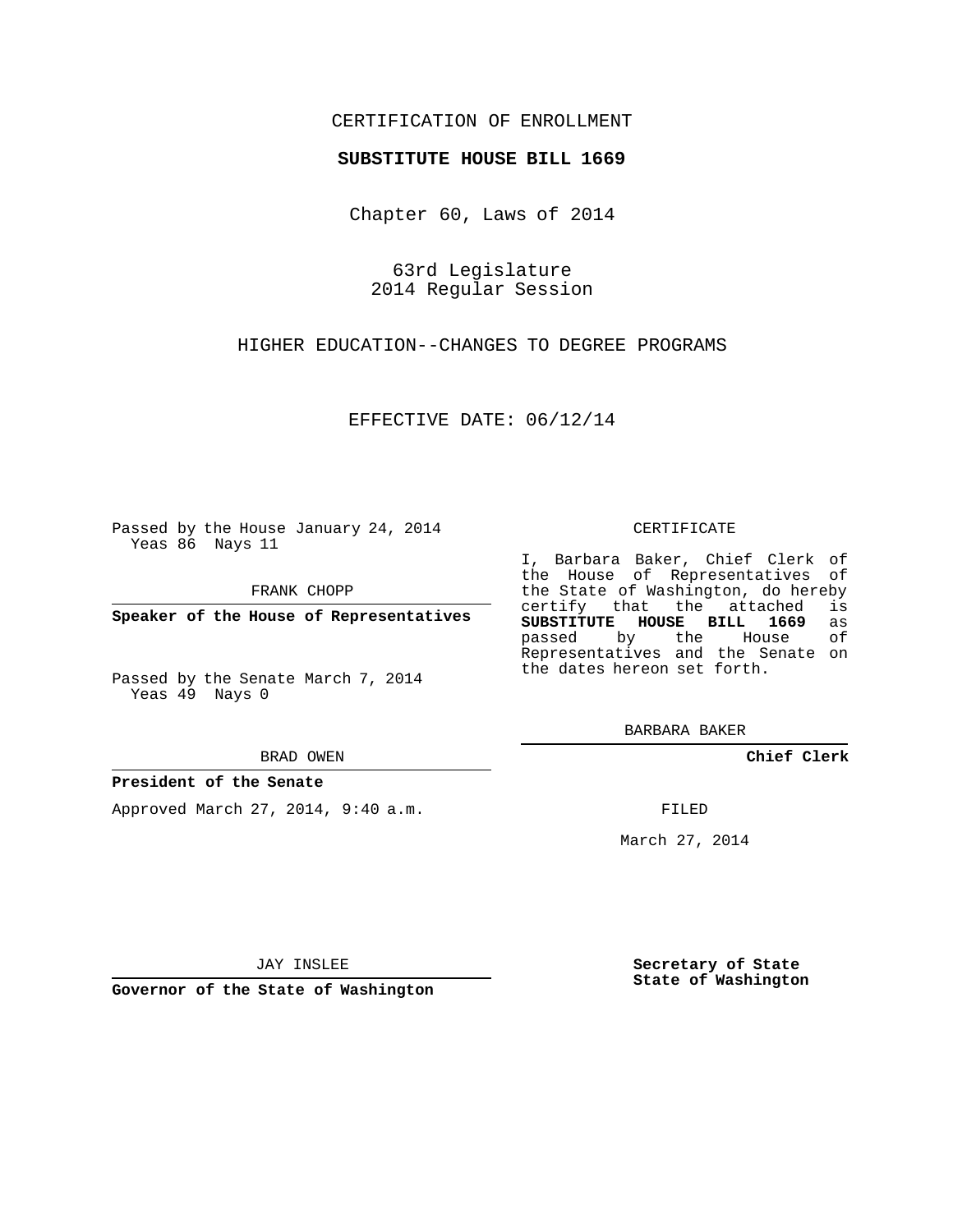# **SUBSTITUTE HOUSE BILL 1669** \_\_\_\_\_\_\_\_\_\_\_\_\_\_\_\_\_\_\_\_\_\_\_\_\_\_\_\_\_\_\_\_\_\_\_\_\_\_\_\_\_\_\_\_\_

\_\_\_\_\_\_\_\_\_\_\_\_\_\_\_\_\_\_\_\_\_\_\_\_\_\_\_\_\_\_\_\_\_\_\_\_\_\_\_\_\_\_\_\_\_

Passed Legislature - 2014 Regular Session

## **State of Washington 63rd Legislature 2013 Regular Session**

**By** House Higher Education (originally sponsored by Representatives Pollet, Haler, Cody, Tarleton, Johnson, Seaquist, Farrell, Magendanz, Riccelli, and Ryu)

READ FIRST TIME 02/22/13.

 AN ACT Relating to self-supporting, fee-based programs at four-year institutions of higher education; and adding a new section to chapter 28B.15 RCW.

BE IT ENACTED BY THE LEGISLATURE OF THE STATE OF WASHINGTON:

 NEW SECTION. **Sec. 1.** A new section is added to chapter 28B.15 RCW to read as follows:

 (1) When a decision is being considered to change an existing degree program that is supported by state funding to a program that is self-supporting and fee-based, the state universities, regional universities, and The Evergreen State College shall:

 (a) Publicly notify prospective students, including notification in admission offers with an estimate of tuition and fees;

 (b) Notify enrolled students and undergraduate or graduate student government associations at least six months before implementation with an estimate of tuition and fees; and

 (c) Allow students currently enrolled in the program to continue in the state-supported program structure for a consecutive amount of time 18 no greater than four years in length;